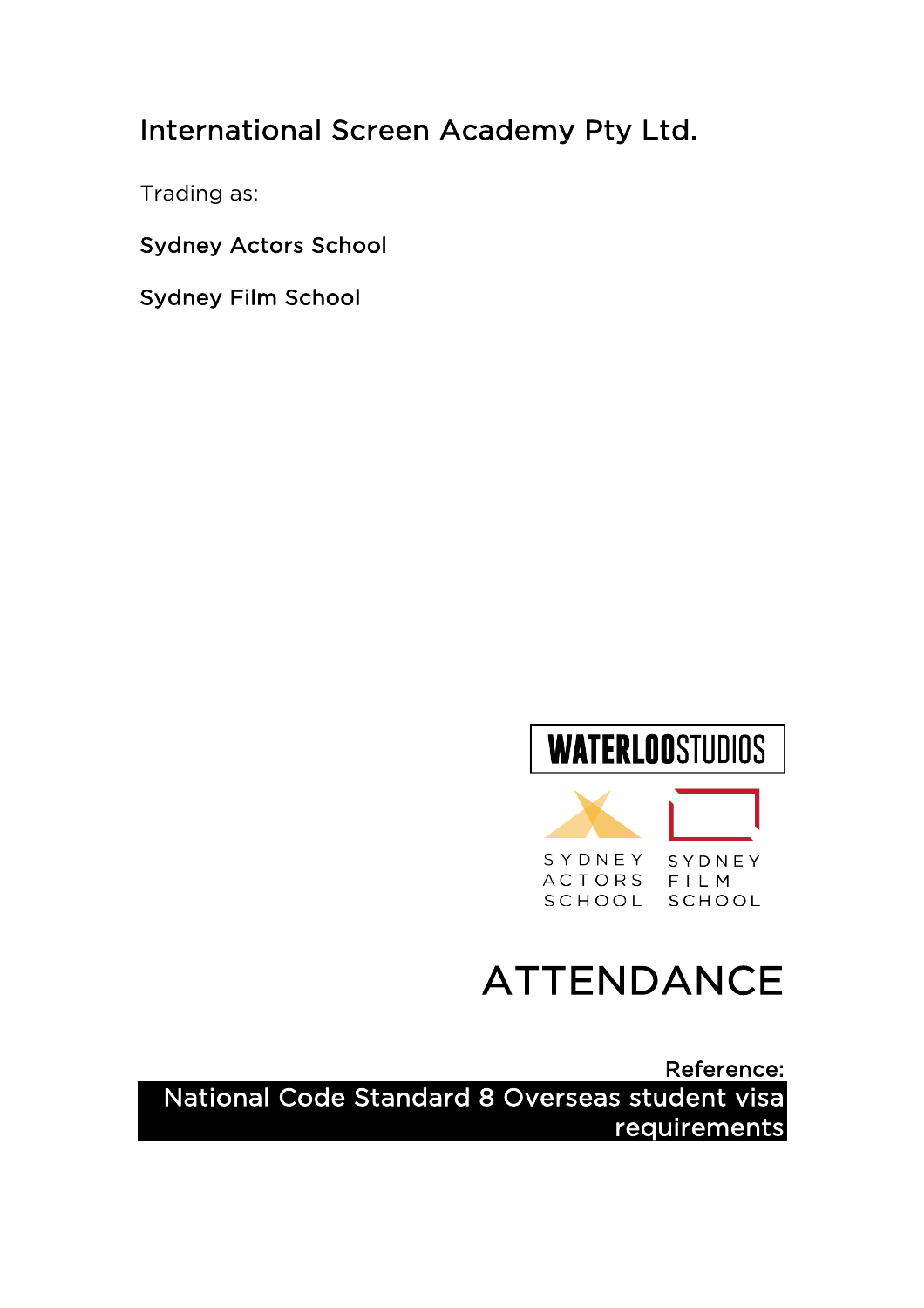#### VERSION HISTORY

| <b>Policy Owner:</b>   |                  |                                               | <b>Executive Chairman</b>                  |  | Mr Simon Hunter    |                          |
|------------------------|------------------|-----------------------------------------------|--------------------------------------------|--|--------------------|--------------------------|
| Document               |                  |                                               | General Manager                            |  | Mr Ashley Curry    |                          |
| Management:            |                  |                                               |                                            |  |                    |                          |
| File:                  |                  |                                               |                                            |  |                    | POL SS11 Attendance v2.3 |
| Last Updated on:       |                  |                                               | 08/2018                                    |  | <b>Next Review</b> | 08/2019                  |
|                        |                  |                                               |                                            |  | Date:              |                          |
| <b>Changes history</b> |                  |                                               |                                            |  |                    |                          |
| Number                 | Dates            |                                               | Changes summary                            |  |                    |                          |
| V2.3                   | May 2019         | Further customisation for ISA Pty Ltd         |                                            |  |                    |                          |
| V2.2                   | August           | Customised for ISA Pty Ltd                    |                                            |  |                    |                          |
|                        | 2018             |                                               |                                            |  |                    |                          |
| V2.2                   | Jan 2018         | Update for National Code 2018                 |                                            |  |                    |                          |
| V <sub>2.1</sub>       | May 2017         | Update for National Code 2017                 |                                            |  |                    |                          |
| V2.0                   | September        | Quality assurance check across documents with |                                            |  |                    |                          |
|                        | 2016             |                                               | reference to ASQA fact sheets and ESOS Act |  |                    |                          |
|                        |                  |                                               | changes & Explanatory guide                |  |                    |                          |
| v1.0                   | <b>July 2016</b> |                                               | New standards for RTO's 2015               |  |                    |                          |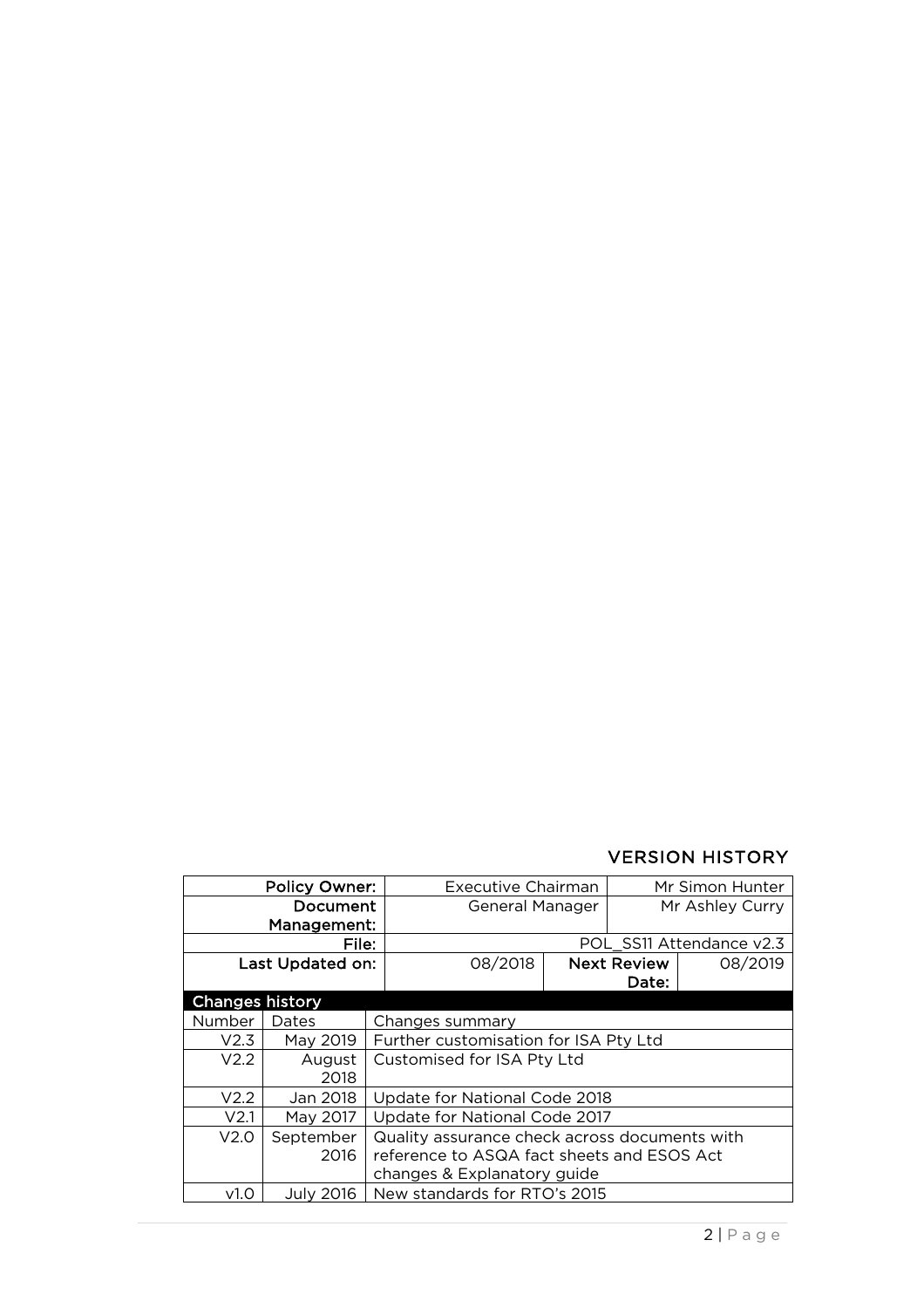## **TABLE OF CONTENTS**

| 80% attendance requirement average across the study period        |  |
|-------------------------------------------------------------------|--|
|                                                                   |  |
| Attendance - Absent for 2 consecutive weeks triggers notification |  |
|                                                                   |  |
|                                                                   |  |
|                                                                   |  |
|                                                                   |  |
|                                                                   |  |
| Executive Chairman/Director of Education's discretion to consider |  |
|                                                                   |  |
|                                                                   |  |
|                                                                   |  |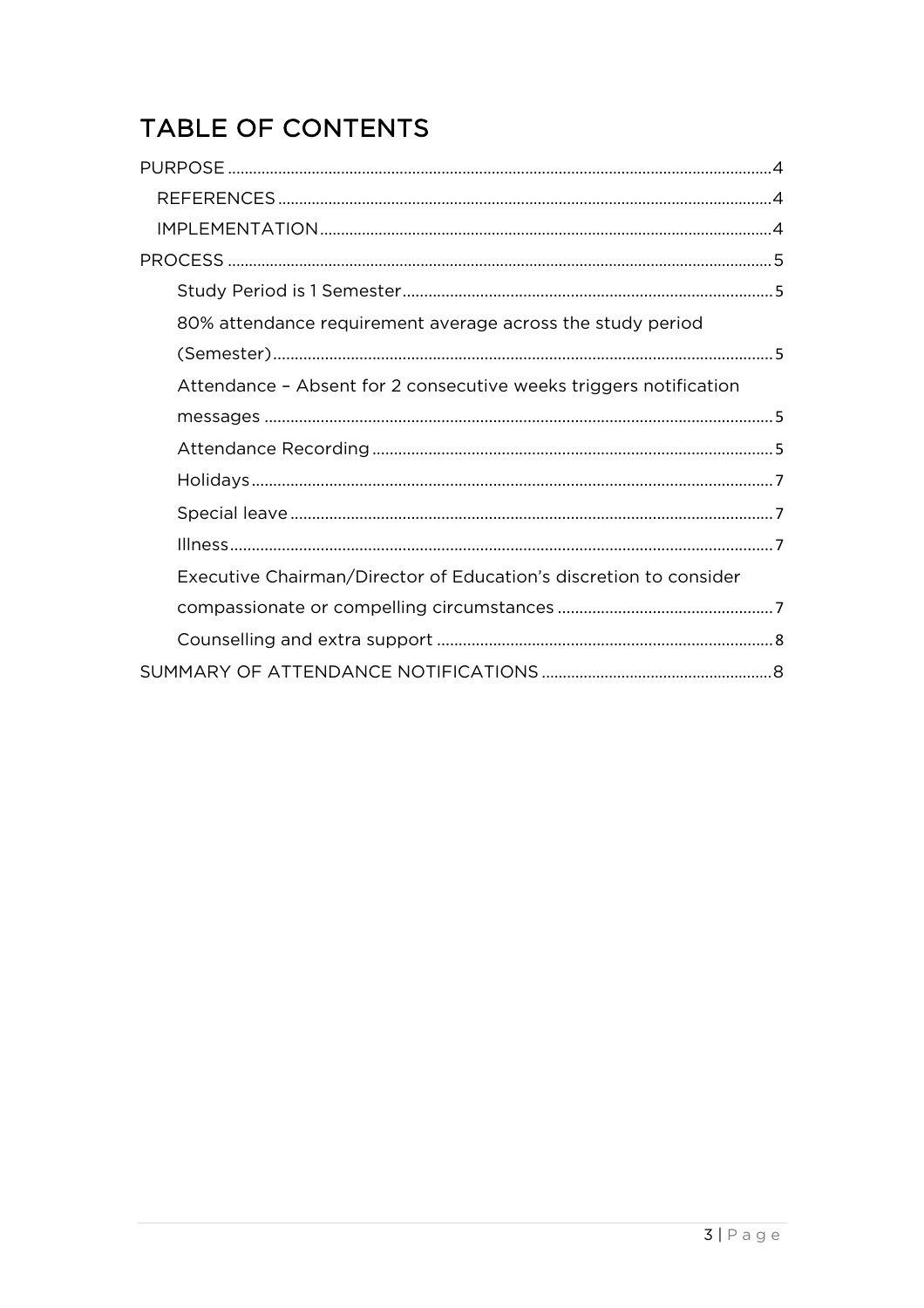## ATTENDANCE

### PURPOSE

International Screen Academy Pty Ltd trading as Sydney Actors School and Sydney Film School (the School) has adopted the National Code Standard 10 Course Progress policy. This means students will be made aware of our policy and procedures for recording and monitoring course progress then proactively notifying and counselling students who are at risk of failing to meet course progress requirements. As a registered CRICOS provider we are obliged to report students, under section 19 of the ESOS Act, who have breached the course progress requirements.

The School has set an internal policy that good attendance is necessary for a student if they are going to complete sufficient training and assessment to meet the course progress requirement. So, the School will record and monitor attendance. Attendance across a semester will be part of the consideration for students who are at risk and require intervention. The student will be advised in the Student Handbook and on the website of course progress requirements and the attendance requirements.

### REFERENCES

| NC Standard 8 | Overseas student visa requirements                                                                                                                                                                                            |  |  |  |
|---------------|-------------------------------------------------------------------------------------------------------------------------------------------------------------------------------------------------------------------------------|--|--|--|
|               | Attendance is used as part of the school intervention<br>policy and procedure.<br>This standard is not relevant for reporting purposes within<br>the SCHOOL as the School has adopted the DET - DHA<br>Course Progress policy |  |  |  |

### IMPLEMENTATION

The Executive Chairman is ultimately responsible for students being made aware of their visa obligations and ensuring that the School complies with the ESOS Act and National Code in relation to these matters.

The General Manager is responsible for day to day administration of the attendance and course progress records, the database and reports and PRISMS entry.

The General Manager communicates and counsels the students and manages the intervention, complaints and appeals processes.

The Director of Education is responsible for monitoring course progress and communicating with the Executive Chairman regarding attendance, course progress and intervention and reporting.

The Director of Education deals with academic complaints and appeals.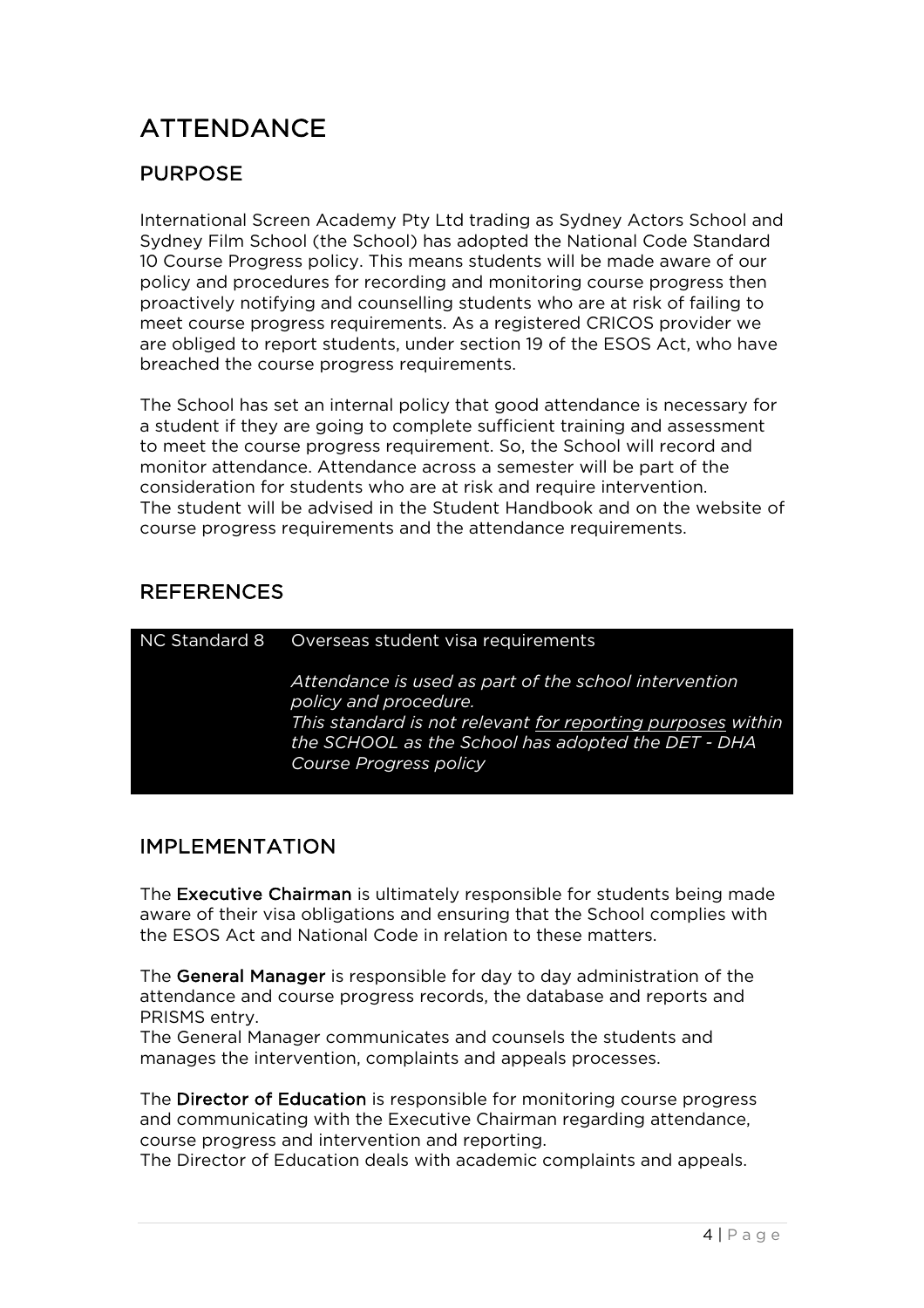## PROCESS

#### Study Period is 1 Semester

The study period is 1 Semester of 20 weeks. Where the course is a shorter course (less than 6 months) then the study period is the length of the course.

#### 80% attendance requirement average across the study period (Semester)

Our Student Handbook and orientation and other information will state that attendance is required to be maintained at a minimum of 80% of the course hours.

Attendance is calculated as an average across the study period. So, a student timetabled for 20 or 28 hours per week (400 or 560 hours per semester) must maintain 80% attendance which is 16 or 22.4 hours per week plus satisfactory course progress which means passing the units in that semester.

#### Attendance – Absent for 2 consecutive weeks triggers notification messages

Our Student Handbook and orientation will state that students who are absent for 2 consecutive weeks will be contacted and warned of low attendance. They must contact the School and explain their absence. Procedure

This attendance notification is directly from Student Services Officer or through the RTOM system which generates bulk reports and can use email messaging to specific students identified in the data reports. These communications are saved in the system so that the Student Services staff is aware of the message, the response from the student and follow up. File notes are added to the students records in RTOM.

This information is used in reports and intervention reports for the Director of Education.

#### Attendance Recording

#### Trainer's Responsibilities

• Student Services staff will log in to RTOM and record attendance.

#### Student's Responsibilities

- Students are expected to attend the classes for the entire schedule indicated in the timetable. If they are partially absent, their attendance will be marked and calculated accordingly.
- The students can see their attendance status and if they are at risk of not meeting attendance requirements via their DOE meetings and Student Services Officer meetings throughout each semester of training.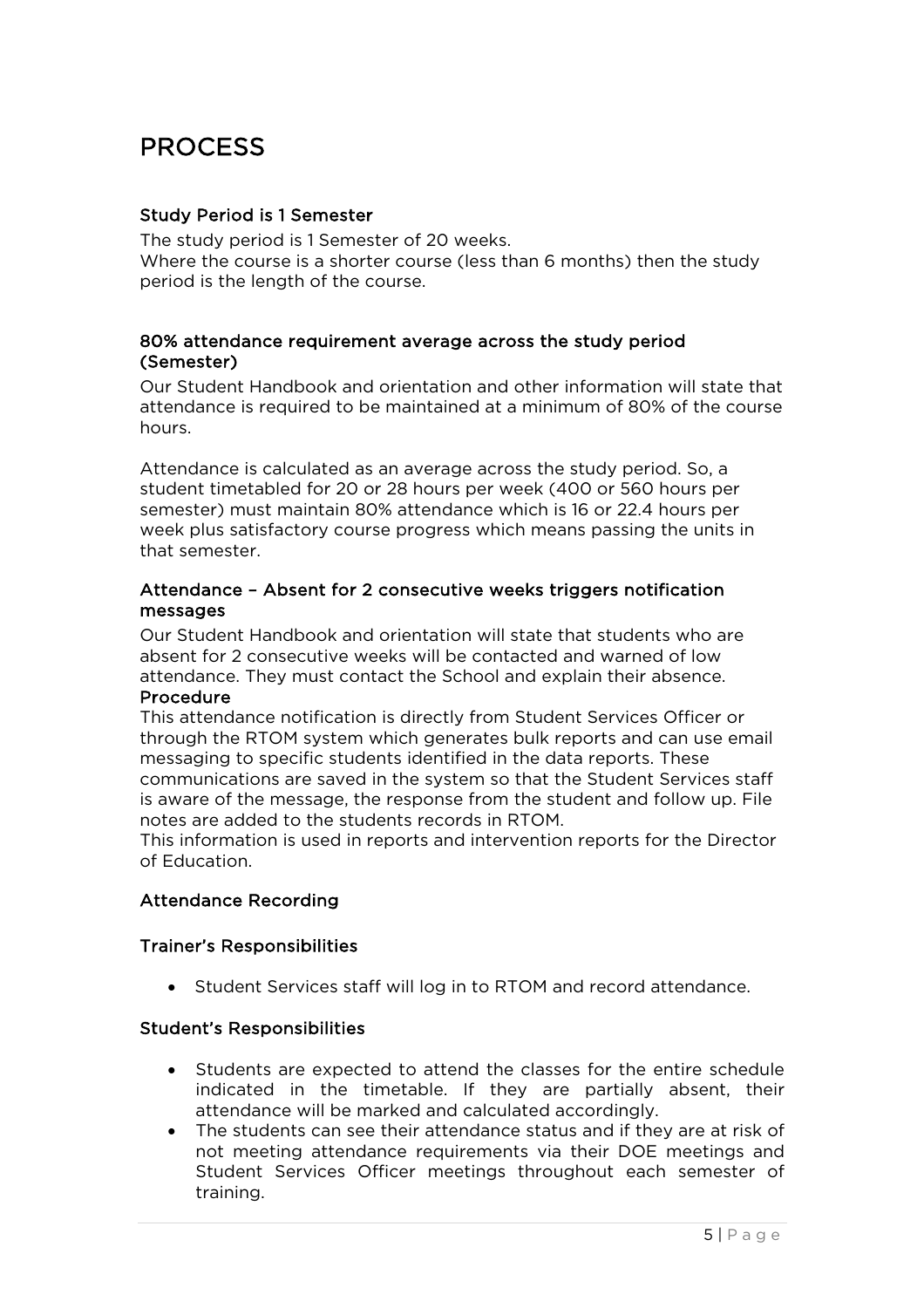#### Data entry

- The General Manager has responsibility for the staff who do the entry of all attendance data entered in the Student Management System.
- Information is monitored fortnightly in the database.

#### Attendance monitoring

- The Student Services staff will run reports from the Student Management System. The reports will highlight the students who are not meeting attendance requirements for the study period.
- The Director of Education will be sent the reports at mid-semester and end of semester.

#### Intervention decisions

- Intervention will be discussed between the Director of Education, the General Manager and the Student Services staff at regular staff meetings.
- Students can be placed on intervention through the RTOM systems with records logged and files notes added for continuous, live recording.

#### Warnings by Email and Letter

*Students with Attendance that falls below 80% attendance are notified and managed. They are sent escalating warning notification and offered student support services.* 

- Students who are absent for 2 consecutive weeks or are below 80% attendance for the semester are identified by the Student Management System that is produced at weeks 5, 10 and 15. The system is used to send notifications or escalating warning notices.
- Students whose attendance is identified at 80% or above with satisfactory course progress will be accepted as meeting the School standard for course progress.
- There will be records of all notifications, email, phone and letter contact and counselling. This can be sighted and monitored by management in the School database and emails to students.
- We will notify the students to find out why the students have been absent and to see what support the staff may be able to offer the student. For example, the student's absence may not be due to medical reasons, but rather to homesickness or social issues – matters which may be addressed through the provider's student support services.
- When counseling the student about the absence, the staff are trained in procedures to remind the student of the School attendance and course progress policies.
- Students who do not respond to warning notifications and email communication regarding attendance and course progress will be dealt according the National Code standard 10. They are not reported to DET- DHA for attendance only.
- The notifications explain that the student is able to access the internal and external complaints and appeals process and has 20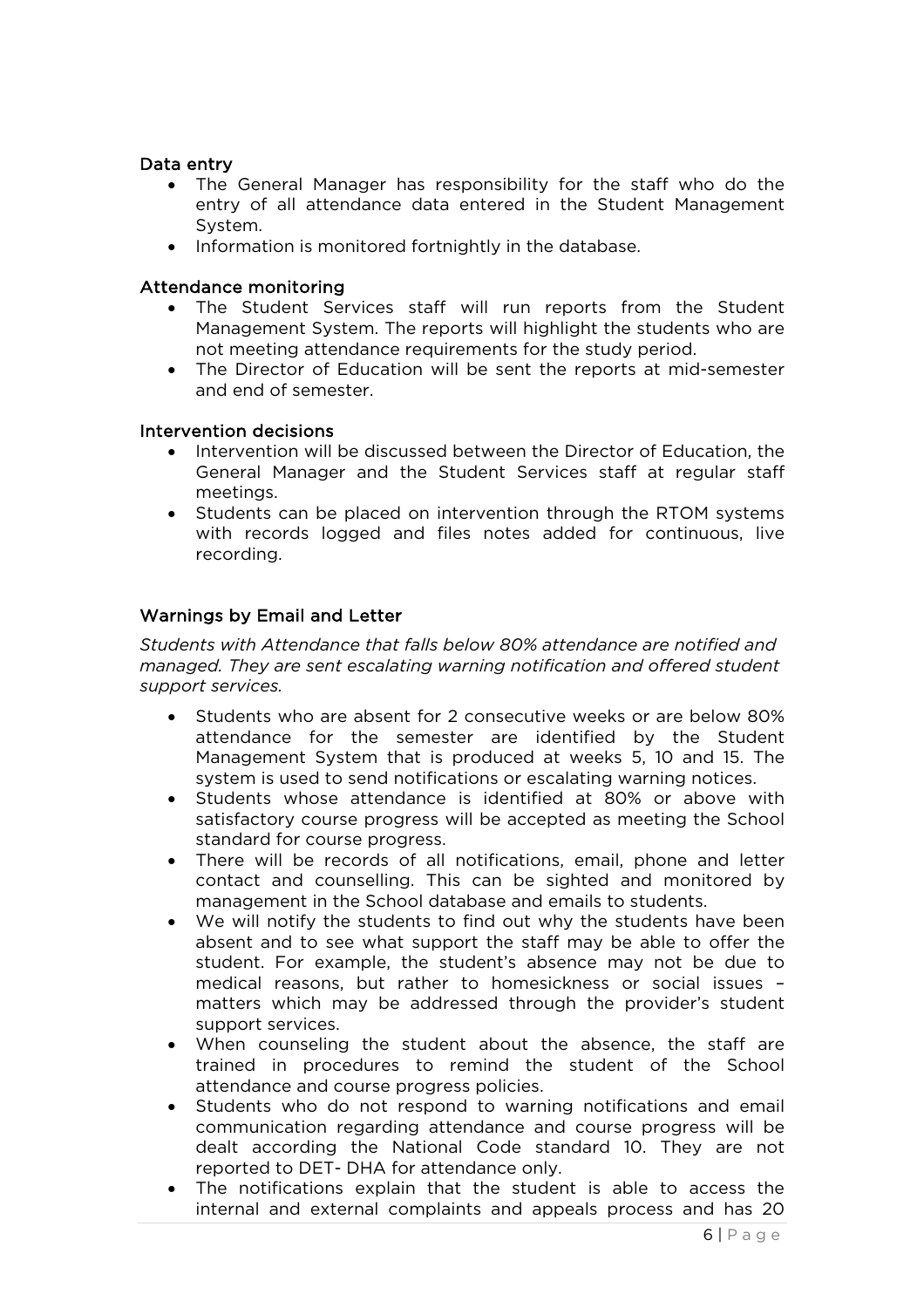working days in which to do so. We are also taking under consideration of postal time i.e 3 days and public holidays.

#### Holidays

The School will not grant any holiday leave and will not issue any holiday approval letters during the semester. There are 20-week semesters with 1 or 3 weeks breaks and longer breaks at the end of year. These provide opportunities for holidays to be arranged.

#### Special leave

The Director of Education may consider only special leave on compassionate reasons for approval.

#### Illness

In cases of illness, students must provide certified documents (ie Medical Certificate) from a registered Medical Practitioner. The documents must state the reason for their absence and the dates they were deemed unfit for class. The documents must also clearly state the Medical Practitioner's contact details.

Students must make a copy of these documents and write their student number on the copy before submitting it to the Director of Education for filing. The original documentation must be kept by the students for the information of DHA in the event of an audit or appeal.

#### Executive Chairman/Director of Education's discretion to consider compassionate or compelling circumstances

Compassionate or compelling circumstances are generally those beyond the control of the student and which have an impact upon the student's course progress or wellbeing. These could include, but are not limited to:

- serious illness or injury, where a medical certificate states that the student was unable to attend classes;
- bereavement of close family members such as parents or grandparents;
- major political upheaval or natural disaster in the home country requiring emergency travel and this has impacted on the student's studies; or
- a traumatic experience which could include:
- involvement in, or witnessing of a serious accident; and
- witnessing or being the victim of a serious crime.
- and this has impacted on the student (these cases should be supported by police or psychologists' reports)

In these circumstances, the Executive Chairman/Director of Education may use professional judgment to assess each case on its individual merits. When determining whether compassionate or compelling circumstances exist, the School will request documentary evidence to support the claim where available and will keep copies of these documents in the student's file. We will make notes of the decision in the student file.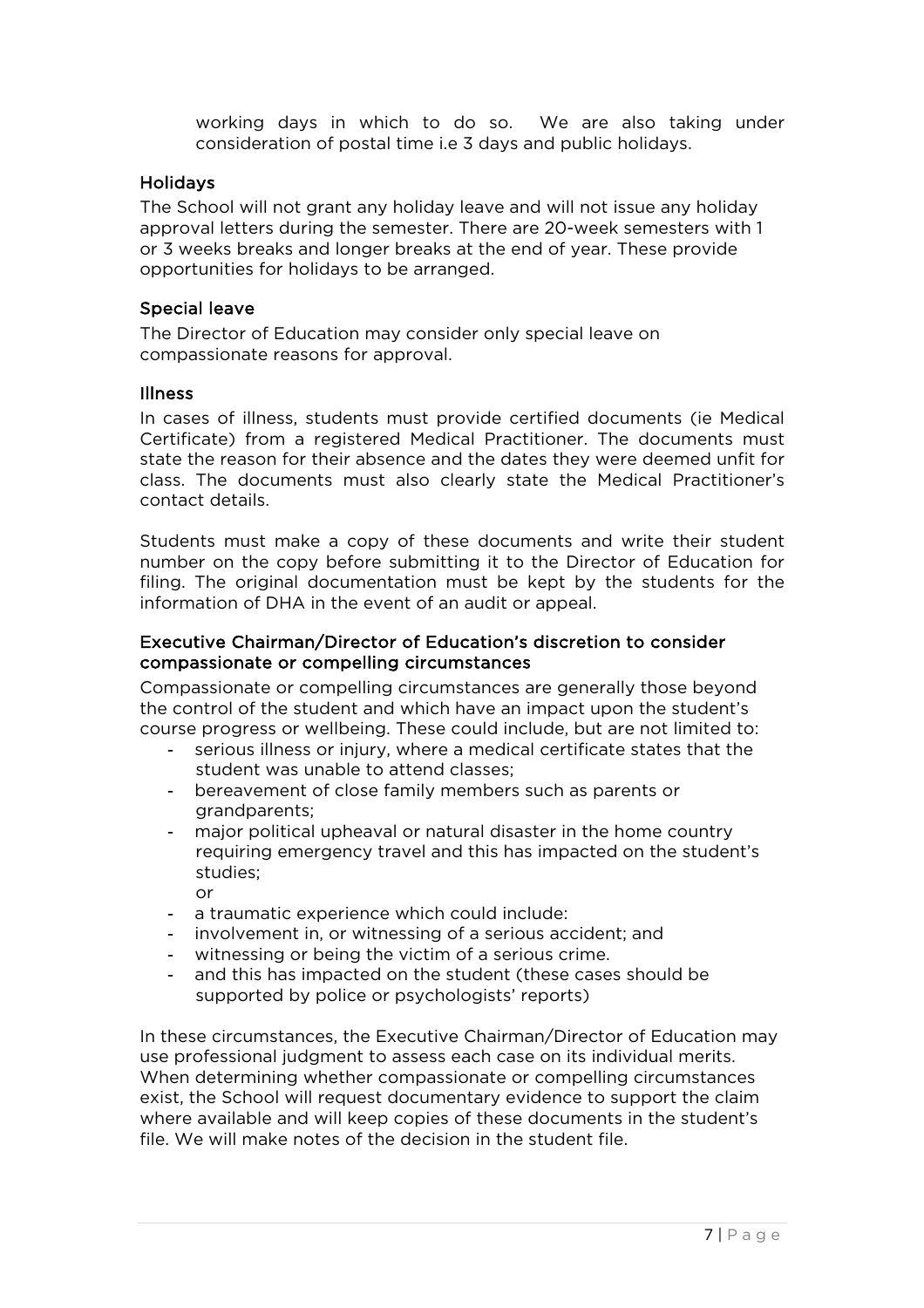#### Counselling and extra support

The School is aware that sometimes students fall behind because it is difficult to study in a new country and study in English as a second language. The school will offer extra support to students who demonstrate their commitment to studies.

### SUMMARY OF ATTENDANCE NOTIFICATIONS

#### RECORDING ATTENDANCE AND WHEN STUDENT IS NOTIFIED This is approved by the Executive Chairman and sent to the student by the General Manager

| Notification to DHA -<br>Non-commencement of a<br>course within 2 weeks of the<br>start date.                                                                                                                          | Where there is no attendance for 2 weeks<br>and no response to communication at the<br>start of a new course, the School will<br>investigate, and this may be considered a<br>visa breach by non-commencement of the<br>course by the student. The agent will be<br>contacted and warned and asked to locate<br>the student. Where the student does not<br>contact the School within 7 days, this will be<br>reported through PRISMS. The Executive<br>Chairman will make the final decision. |  |
|------------------------------------------------------------------------------------------------------------------------------------------------------------------------------------------------------------------------|-----------------------------------------------------------------------------------------------------------------------------------------------------------------------------------------------------------------------------------------------------------------------------------------------------------------------------------------------------------------------------------------------------------------------------------------------------------------------------------------------|--|
| <b>Warning Letter #1</b><br>Absent for 2 consecutive<br>weeks                                                                                                                                                          | Students who are away for 2 consecutive<br>weeks or more are sent a notification<br>advising their attendance status.                                                                                                                                                                                                                                                                                                                                                                         |  |
| <b>Warning Letter #2</b><br>Below 80% attendance for<br>semester - must respond to<br>this warning                                                                                                                     | Students who continue fall below the<br>minimum set by the School are sent a<br>notification warning of their low attendance<br>status across the semester - at week 5,<br>week 10, week 15. Must communicate with<br>Director of Education to discuss the<br>situation.                                                                                                                                                                                                                      |  |
| Warning Letter #3 - If they do<br>not respond to notification #1<br>or #2 and continue to be<br>below 80% attendance and not<br>at satisfactory course progress<br>we will send a third Warning<br>Letter - at Week 15 | Students who continue to fall below the<br>minimum set by the School are sent email<br>warning notification of their attendance<br>status and their course progress in that<br>semester -at week 15. The student is<br>required to attend a final intervention<br>meeting with the Director of Education.<br>The student is allowed time for the internal<br>and external appeals process (10 working<br>days)                                                                                |  |
| Notification to DHA -                                                                                                                                                                                                  | The School prints the NOICC notice that                                                                                                                                                                                                                                                                                                                                                                                                                                                       |  |